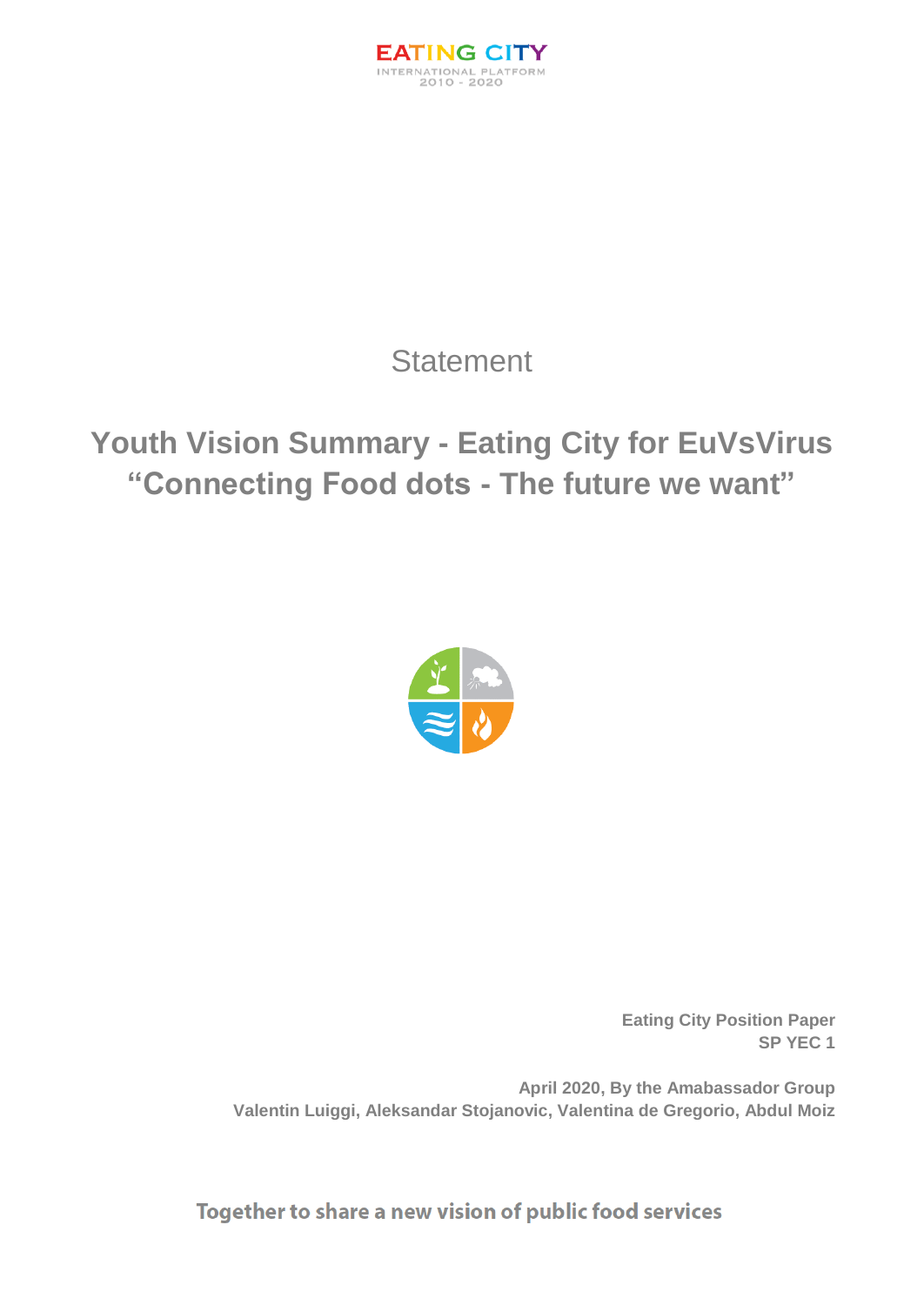

### Content: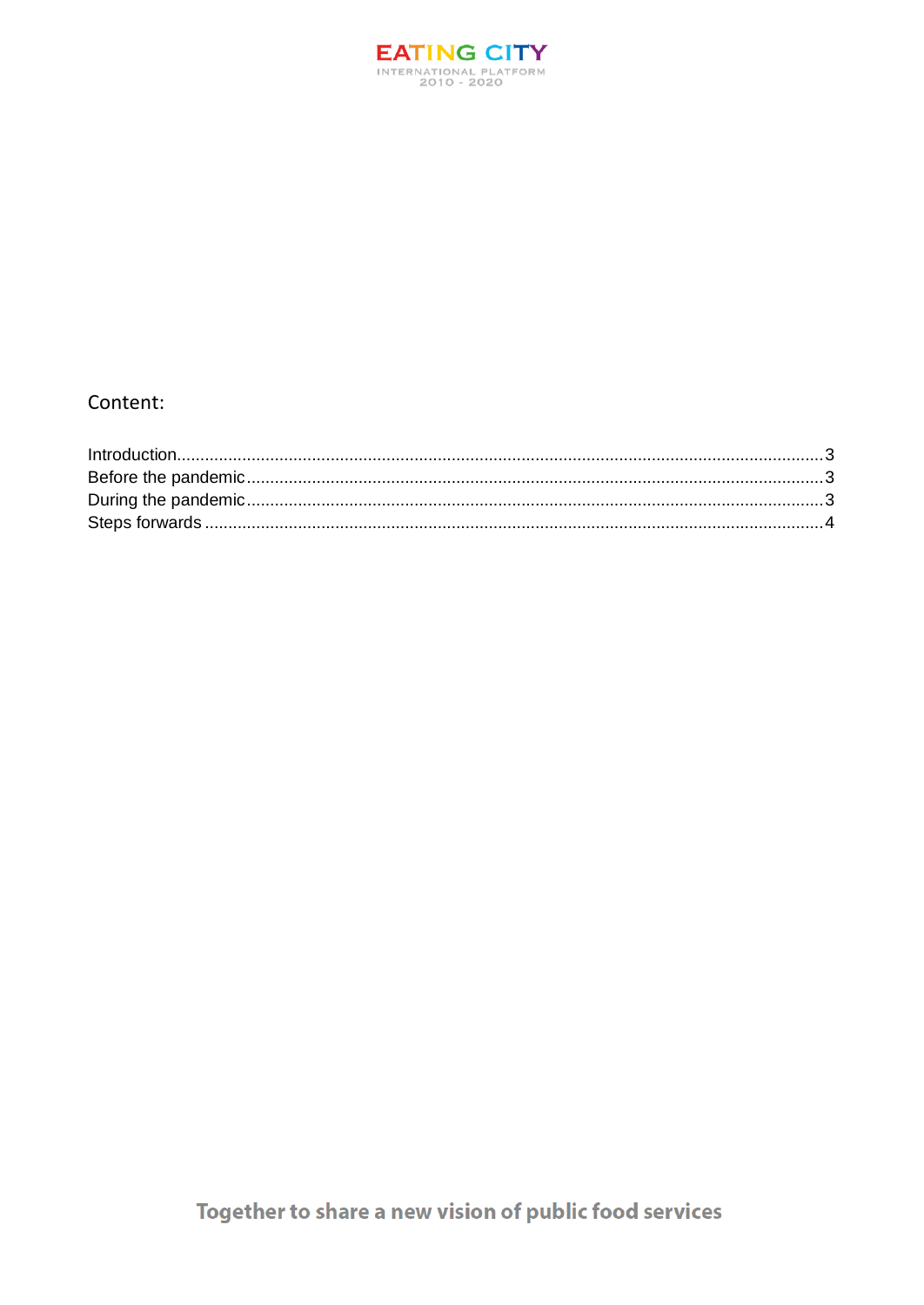

#### <span id="page-2-0"></span>**Introduction**

We are young advocates from a variety of countries and with different backgrounds, all with a connection to and genuine interest in food. The worldwide crisis we face today is a complex one, impacting on every aspect of life, including our food system. We believe that there is an immediate need for a paradigm shift and that everyone has a direct role to play in nursing our system back to health, acknowledging that food is at the centre of the problem and the solution. Food represents a transformative opportunity to affect positive change. In order to make our food cycle sustainable, we have identified three different and interconnected points of reflection: human labour, the role of technology and one of chefs.

#### <span id="page-2-1"></span>**Before the pandemic**

The food we eat every day arrives on our plate through supply chains of which, too often, we do not know the nature. At the same time, millions of meals are daily served - and wasted - by the food supply chain, with a little conscience about the human labour that lies behind food, as well its seasonality and nutrition values. In fact, it is worthy to remember that we do not pay the real food price in relation to the labour value provided.

#### <span id="page-2-2"></span>**During the pandemic**

At the European level, the problems that have always affected agricultural production and food transformation are even more severe this year due to the health crisis of the workforce.

The closure of the borders and companies has led to a shortage of seasonal laborers. Some of them come from Eastern Europe; others from the Southern Mediterranean basin, finding themselves to live in inhuman conditions of informal settlements in the European countryside. Every year, they work invisibly to produce and collect the food we eat. At this challenging time, they need regularization in order to be protected from the virus and from the abuse, exploitation, and harmful working conditions they experience in the fields. Consequently, the absence of this workforce needed to collect food is creating significant food loss before reaching the consumers' table.

As an immediate response to such a crisis within the food sector, a lot of raising awareness and solidarity actions have been put in place at several levels and from different actors. The European Union has taken urgent measures to help producers ensure the continuity of the supply of food. Some farms made themselves available in employing citizens to work in the fields, as well as chefs cooking delicious dishes for vulnerable people, hospitals and public food service. Last but not least, bottom-up campaigns have been raised to urge policy-makers to regularize the work status of seasonal workers - especially those coming from outside Europe - promoting the stipulation of seasonal employment contracts, which would guarantee hygienic-sanitary protection for the workers involved.

## Together to share a new vision of public food services